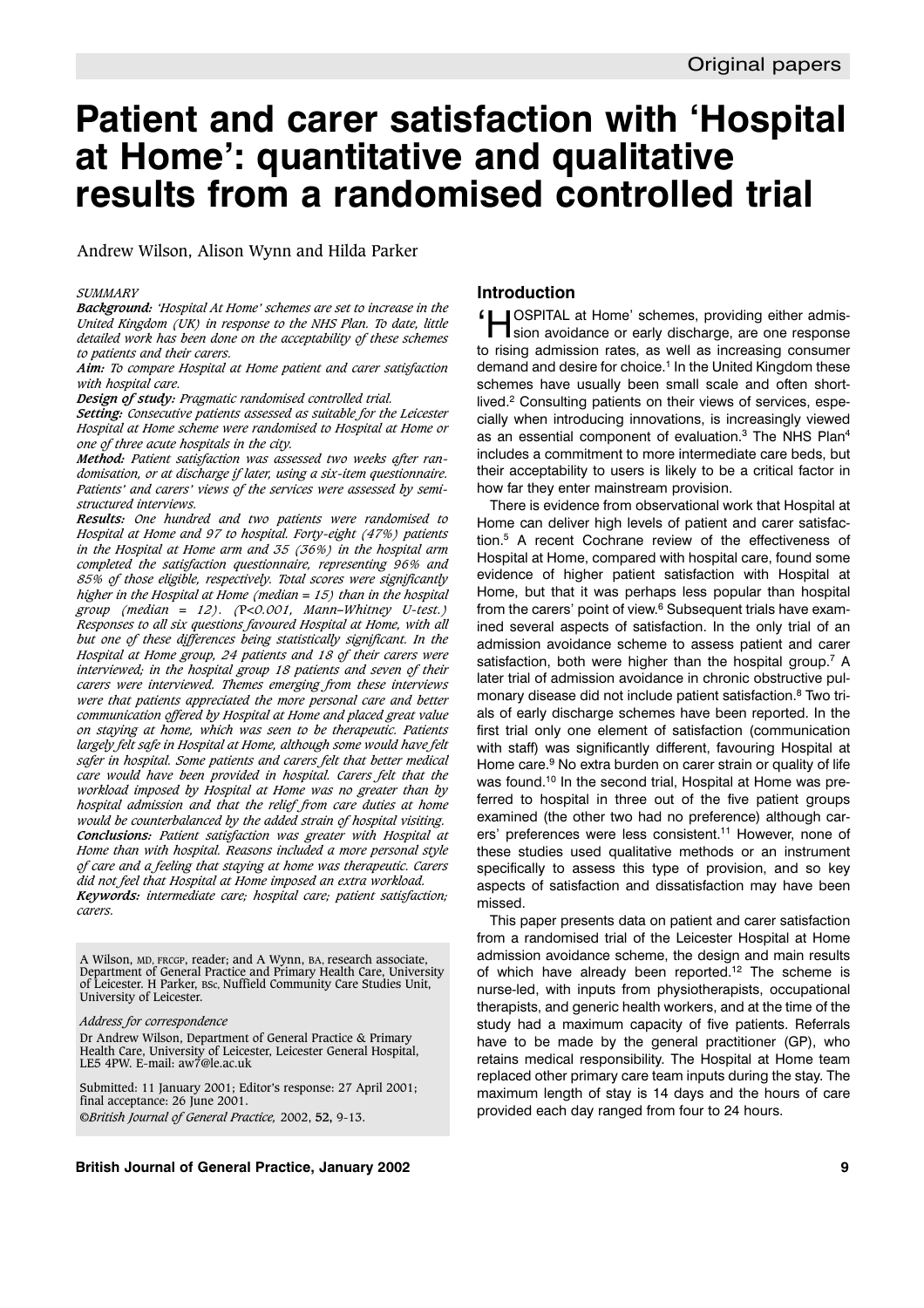## **HOW THIS FITS IN**

*What do we know?*

Hospital at home is an increasingly available alternative to inpatient admission;

however, little detailed work has been done on its acceptability to patients and their carers.

#### *What does this paper add?*

In a randomised trial of patients suitable for hospital at home, satisfaction scores were higher in those allocated to hospital at home than hospital. Semi-structured interviews with patients and carers found the reasons for this included higher levels of personal care and communication, and the perception that being at home was itself therapeutic.

## **Method**

Patients eligible for admission to Hospital at Home for acute care were randomised in equal proportions to hospital or Hospital at Home. The trial, which took place between 1995 and 1997, included patient interviews at three days, two weeks, and three months after admission. The two-week interview included a satisfaction questionnaire. If the patient was still in hospital then an interview was arranged after discharge if this was within the three-month follow-up period. We interviewed after, rather than during, the episode of care so we could capture views on the whole episode, including discharge. No patients stayed in Hospital at Home for more than two weeks; however, some hospital patients remained in hospital for more than three months and so were not eligible for inclusion.

The patient satisfaction questionnaire we used was developed for stroke patients and has been used in previous evaluation of Hospital at Home.<sup>13</sup> It contains six core questions which are not specific to stroke and apply to any care provision. Scoring is on a 0 to 3 scale  $(0 = 'strongly dis$ agree',  $1 = 'disagree'$ ,  $2 = 'agree'$ ,  $3 = 'strongly agree'$ ) with a maximum score of 18. Scores were compared using the Mann–Whitney U-test.

Patients who transferred from Hospital at Home to hospital were not asked to complete the questionnaire as it did not allow differentiation between the two providers of care. Patients refusing their allocated place of care were not included.

Additionally, semi-structured interviews were undertaken with patients and carers in both arms of the trial. The aim of these was to explore in more detail which aspects of the two care options were particularly valued or caused concern. Initially, it was planned to randomly sample for these; however, as so many patients were too ill or frail, we tried instead to interview all those who were capable and gave consent. Carers and patients were usually interviewed together because it was often impractical to ask either to leave. When this was attempted, interviewers detected resistance from both parties. Interviews were semi-structured and focused on their views about admission, process of care, discharge arrangements, and implications for carers. Responders were also asked to expand on their responses to the satisfaction questionnaire as well as to identify the best and worst

aspects of care. This approach was used to uncover all areas of satisfaction and dissatisfaction rather than provide an analytical framework for results.

Interviews were conducted by two of the authors. All were tape-recorded, then transcribed and analysed by identifying categories that were then grouped into themes. No prior assumptions were made about what themes might emerge and interviewers were non-directive. The interviewers analysed all transcripts independently and emerging themes were identified, in collaboration with the remaining author. Responder validation was not attempted. Comparability between interviewers was achieved by reviewing transcripts during data collection.

#### **Results**

Of the 199 patients entering the trial, 71% were female, the median age was 84 years (interquartile range  $[IQR] =$ 77–89), and 49% lived alone. The most common diagnostic groups were cardiovascular and respiratory diseases. Of the 102 patients allocated to Hospital at Home, 96 (94%) accepted the service, whereas only 74 (76%) of the 97 patients allocated to the hospital arm agreed to admission.

#### *Satisfaction questionnaire*

Of the 96 patients receiving Hospital at Home, 50 were eligible to complete the satisfaction questionnaire. Reasons for exclusion were as follows: 17 had died before discharge, 11 were transferred from Hospital at Home to hospital, and 18 were too ill or confused. Of those eligible, 48 (96%) completed the questionnaire. The median age was 82 years (IQR  $= 75-87$ , and 33 (69%) patients were female.

Of the 74 patients accepting hospital allocation, 41 were eligible to complete the satisfaction questionnaire. Reasons for exclusion were as follows: 14 had died before discharge, two were still in hospital at the end of the trial, three were transferred to another source of care, and 14 were too ill or confused. Of those eligible, 35 (85%) completed the questionnaire. The median age was 81 years (IQR =  $77-86$ ) and 25 (71%) patients were female. The proportion of eligible patients completing the questionnaire did not differ significantly between the two groups  $(P = 0.16)$ , Yates corrected  $\chi^2$ ).

Responses to individual questions and total satisfaction scores are shown in Table 1. All but one component of the questionnaire scores were significantly higher in the Hospital at Home group, with the biggest differences in aspects of communication with staff and the care they provided. Satisfaction scores did not differ significantly between males and females; in both cases they were significantly higher for Hospital at Home (*P*<0.05).

#### *Patient and carer interviews*

Interviews were conducted with 24 patients and 18 of their carers who experienced Hospital at Home, and with 18 patients who were admitted to hospital and seven of their carers. The following emerged as key themes describing patient and carer views from both the Hospital at Home and hospital groups.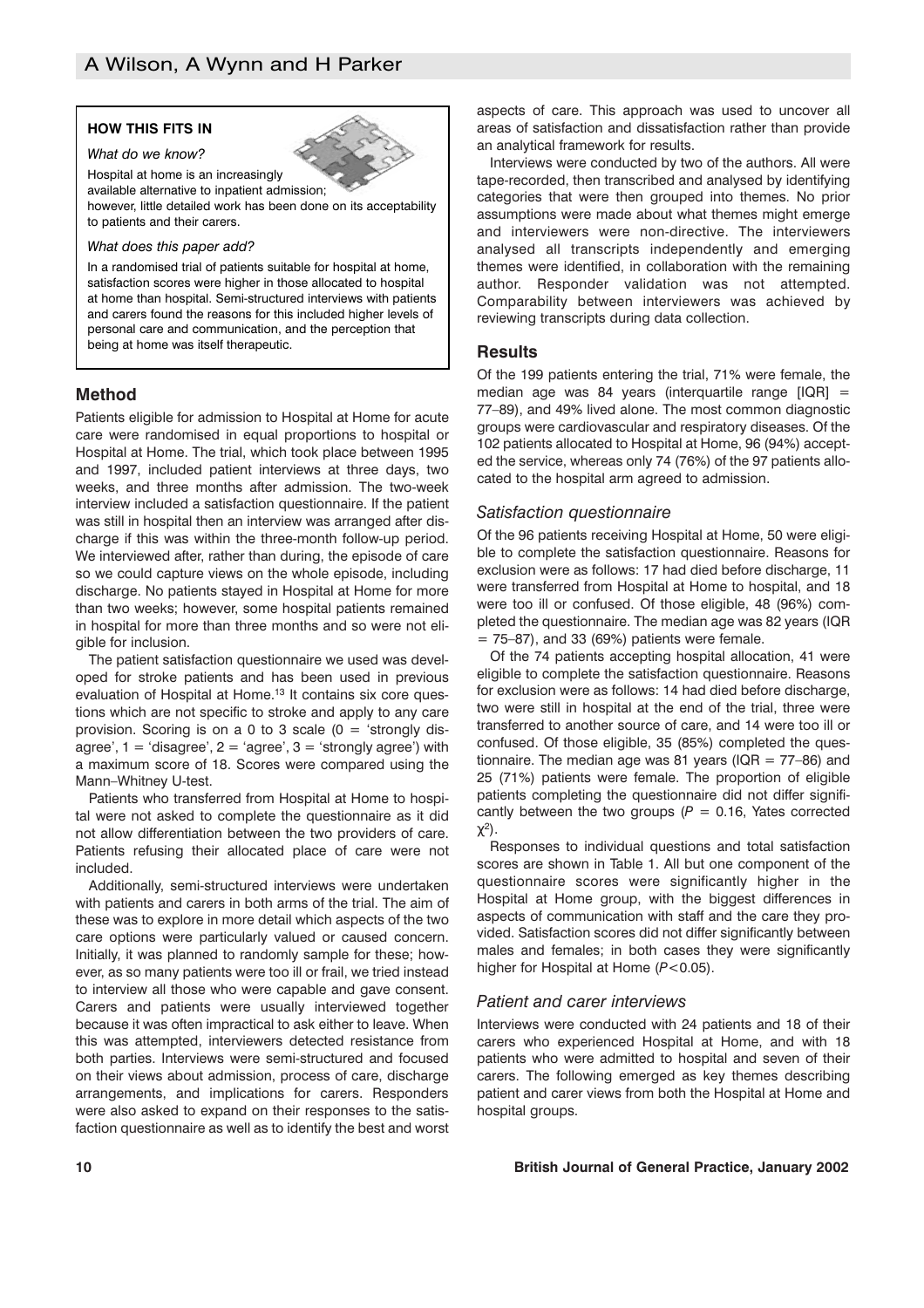| Question                                                                          |                       |                                      |                | Hospital at Home $(n = 48) n$ (%) |                 |                       |              | Hospital $(n = 35) n$ (%) |                                   |                 |                                     |
|-----------------------------------------------------------------------------------|-----------------------|--------------------------------------|----------------|-----------------------------------|-----------------|-----------------------|--------------|---------------------------|-----------------------------------|-----------------|-------------------------------------|
|                                                                                   | Strongly<br>agree (3) | Agree<br>$\mathbf{\widehat{\infty}}$ | $\widehat{E}$  | Disagree Strongly<br>disagree (0) | Median<br>score | agree (3)<br>Strongly | Agree<br>(2) | $\widehat{t}$             | disagree (0)<br>Disagree Strongly | Median<br>score | (Mann-Whitney<br>P-value<br>U-test) |
| I have been treated with kindness and<br>respect by staff                         | 34 (71)               | 13(27)                               | $\frac{1}{2}$  |                                   | ო               | 15(43)                | 18(51)       | 1 (3)                     | ල<br>1                            | ุด              | 0.01                                |
| The staff attended well to my personal needs                                      | 30 (63)               | 17(35)                               | (2)            |                                   | ო               | 8(23)                 | 25(71)       | $\frac{1}{2}$             | <u>ල</u>                          | Ν               | 0.001                               |
| was able to talk to the staff about any<br>problems I might have had              | 24 (50)               | 23 (48)                              | $\frac{1}{2}$  | 0                                 | 2.5             | 5(16)                 | 22 (69)      | 3(9)                      | 2(6)                              | Σ               | 0.001                               |
| received all the information I wanted about<br>the cause and nature of my illness | 13(27)                | 24 (50)                              | 10(21)         | <u>୍</u>                          | Σ               | 3(9)                  | 18(51)       | 9(26)                     | 5 (14)                            | Σ               | $\overline{0}$                      |
| everything they can to make me well again<br>The doctors and nurses have done     | 23 (48)               | 23 (48)                              | 1 (2)          | <u>ପ</u>                          | Σ               | 11(31)                | 21 (60)      | 3(9)                      | 0                                 | Σ               | 0.12                                |
| am happy with the amount of recovery<br>I have made                               | 16 (36)               | 24 (53)                              | $\frac{4}{9}$  | <u>ପ</u>                          | $\sim$          | 6(17)                 | 21 (60)      | 7 (20)                    | ල<br>                             | Ν               | 0.04                                |
| Total score (median)                                                              |                       |                                      | $\frac{10}{1}$ |                                   |                 |                       |              | $\frac{1}{2}$             |                                   |                 | 0.001                               |

**British Journal of General Practice, January 2002** 11

*Personal care/communication.* The personal relationship with nursing staff was frequently highlighted as the best aspect of care provided by Hospital at Home. Staff were frequently referred to as 'very nice', or 'marvellous', although many interviewees were not able to elaborate on these statements:

*'I think you got more attention* [from Hospital at Home] *... it seems as if you are the only one, but you're not ... they've got a lot of patients to see but I'm more than satisfied with all of them ...'* (Hospital at Home patient 1–043.)

*'They were marvellous … it was like having friends coming in.'* (Hospital at Home carer 1–008.)

*'They were like family members. I often think about them and wish I'd meet them when I go out.'* (Hospital at Home carer 1–098.)

In contrast, nursing care in hospital was often described as being rushed and impersonal. Nursing staff were perceived to be very busy and it was common for patients to have to wait for attention:

*'I didn't like it in hospital because I was alone in the room and had nobody to talk to. They would come into my room, go to the locker, take out the tablets and plonk them down. They never said anything, not even "Good morning" ...'* (Hospital patient 2–096.)

*'If only they* [the hospital staff] *could talk like we're talking now. They're talking "hospital language", you know what I mean? They're talking words that we won't understand. They're just that little bit higher. And then when they come on a ward round, you're laying there like a fish on a plate ... They should make the patient feel relaxed.'* (Carer [2–036] of hospital patient.)

Several patients reported problems in communicating with hospital doctors:

*'They took three X-rays, but they didn't tell me what it was. My friend rang in and they told her it wasn't sciatica … It does annoy me, not being told, because people ask you what it was — and you don't know. I didn't ask the doctor what it was, there was mostly someone with him, and I'm not one to probe a lot.'* (Hospital patient 2–023.)

*'I went into an admission ward for 24 hours, then to another ward. I didn't see the specialist until three days after I was admitted. I heard him say to the registrar, "She's got this and I think she'll be in for a couple of days". He didn't come round again until three days later and I was warned that he was coming and that I was likely to be discharged, and I was.'* (Hospital patient 2–091.)

*Safety.* Generally, patients reported feeling safe in Hospital at Home. They felt that the team would be available and would refer to hospital if necessary. Having a telephone number and the nurses' encouragement to phone if they were concerned about anything appeared to reassure them, as did knowing when the staff would next be coming: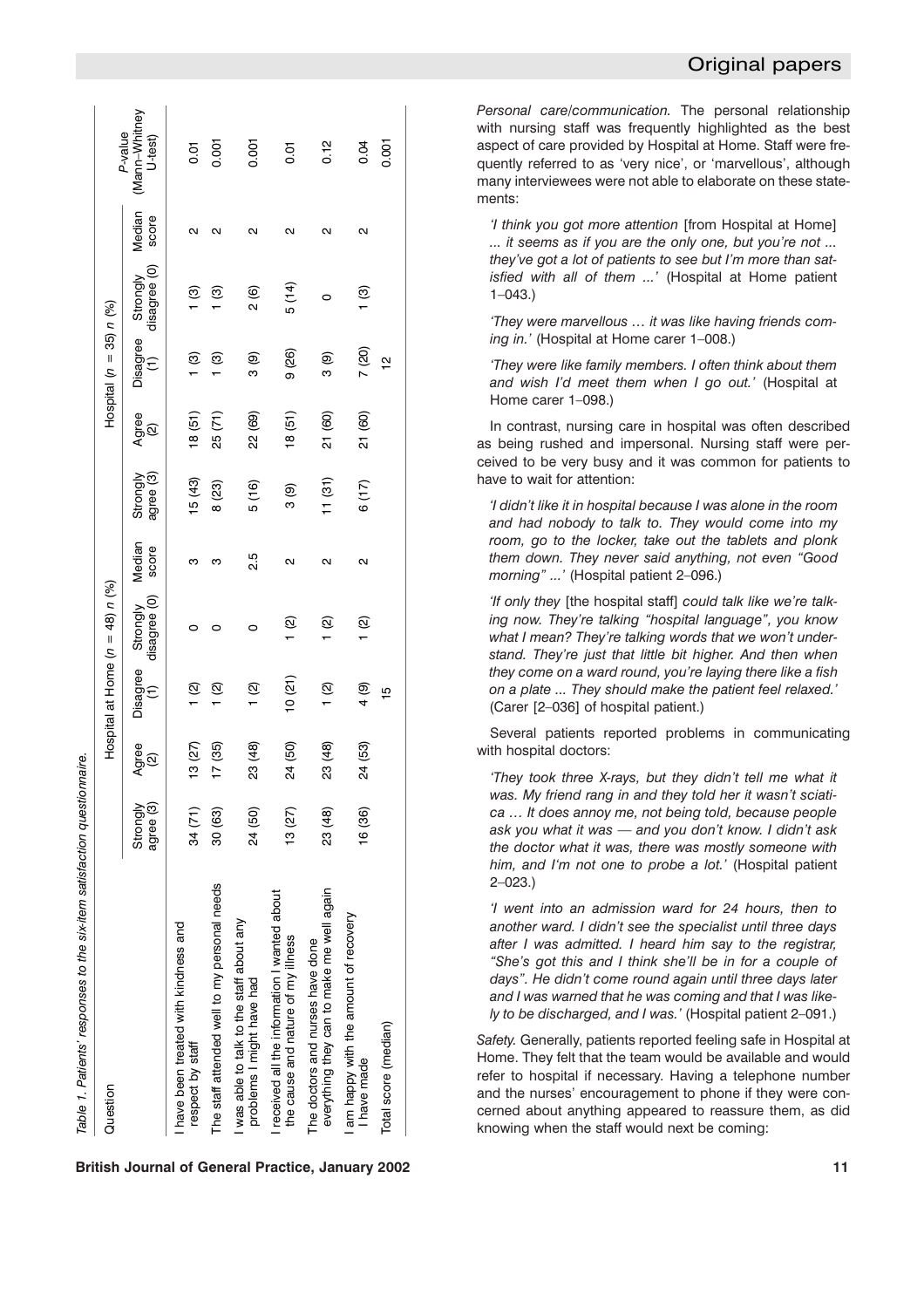# A Wilson, A Wynn and H Parker

*'I'd got the knowledge that if I did need any help I could get it. They left me a telephone number, they really stressed that when they left, if you want any help don't forget to ring us ...* [I was] *confident they would know if I was very ill and that they would move me to hospital, that they would get the doctor.'* (Hospital at Home patient 1–089.)

*'You felt calm, you knew somebody was coming, at ease. You're not waiting for a nurse to come and help you to do things like you are in hospital.'* (Hospital at Home patient 1–056.)

However, some patients did feel vulnerable when Hospital at Home nurses were not present, especially at night:

*'The only thing I would fault was the night, if you were really needing it. Not to be there all the time but to pop in.'* (Hospital at Home patient 1–102.)

*'Every time they went I was upset, because I was so alone. I was rigid with nerves.'* (Hospital at Home patient 1-001.)

Similar problems were reported in hospital where patients reported difficulties gaining attention even though they were receiving 24-hour care:

*'I couldn't get taken to the toilet when I wanted. You just have to rely on the nurses, there's nothing else you can do. I once had to call three times, and by the third time, I had wet my bed.'* (Hospital patient 2–058.)

*Medical care.* One patient and two carers were not satisfied with their GP's treatment during Hospital at Home and felt hospital would have been more appropriate because of the availability of specialist medical care:

*'I needed a brain scan really, and he* [the GP] *couldn't have one done in here on his own and if he got the results he'd probably not know what to look for ...'* (Hospital at Home patient 1–068.)

*'I wanted a second opinion because I was getting really worried about this ... In hospital at least she would have seen a doctor, and a doctor would have examined her and put her on medication.'* (Hospital at Home carer 1–083.)

*'If there was something wrong with his heart he should be in hospital, where all the necessary equipment is.'* (Hospital at Home carer 1–003.)

*The importance of home.* The best thing about being in Hospital at Home was frequently described in broad terms as 'being in your own home'. Couples emphasised the importance of not being separated from their partners:

*'See how many years we've been married and done everything together ... we don't want parting till the end now, do we? ... I mean I pray every night that we'll both die together.'* (Hospital at Home carer 1–036.)

One woman first thought that her husband's hospitalisation would allow her a welcome break. However, once she noticed how distraught he was in hospital without her, she changed her view. Another partner described how he felt about his wife being in hospital:

*'I felt lonely. The first time you're ever so lonely, duck, is when you get married and your first child comes along and they rush the wife to hospital and you're on your own, that's when it's like on the telly. "Home Alone" ... That is how I felt when she went in to hospital.'* (Carer [2–036] of hospital patient.)

Several patients referred to home as being part of the therapy:

*'I would always prefer to stay at home because I've got my own ways and my own ideas. Probably being at home works better than a drug ...'* (Hospital at Home patient 1–058.)

*'You're in your own surroundings which helps you get better quicker.'* (Hospital at Home patient 1–063.)

Several of the criticisms of hospital were owing to the fact that it was not like home. A common theme was that being in a hospital ward with other people was disruptive to sleep and at times upsetting when other patients' demands were prevalent:

*'The lady opposite had to go on the nebulisers and it made a noise you know … my sleep was quite disturbed ... it was always a very long night.'* (Hospital patient 2–091.)

*Carer workload.* Carers either did not perceive Hospital at Home as extra work for them, or compared it with the extra workload of their relative being hospitalised. Carers felt that although hospital would potentially relieve them from all their caring tasks, the upheaval of visiting in hospital, of being separated and not knowing what was happening to their relative while in hospital, was a less satisfactory option. Several frail carers valued the attention they themselves received from Hospital at Home:

*'I look at it this way; had my wife been in hospital, I'd still be doing the jobs at home and looking after the house and I'd still have to go to the hospital to visit her and the time I've spent in the hospital visiting her, I could rest at home.'* (Hospital at Home carer 1–089.)

*'It's hard work for someone such as me to traipse up to hospital and I would need someone to take me.'* (Hospital at Home carer 1–079.)

*'They were marvellous, the home care nurses, they couldn't have done more for him ... and they looked after me.'* (Hospital at Home carer 1–008.)

Patients themselves also reported that staying at home put less strain on their carers:

*'If I'd been in hospital I would have been worrying about my husband because of his condition. Is he all right? How can he come and see me?... You can balance the two, of him doing it or having the trauma of going back and forth to hospital.'* (Hospital at Home patient 1–089.)

#### **12 British Journal of General Practice, January 2002**